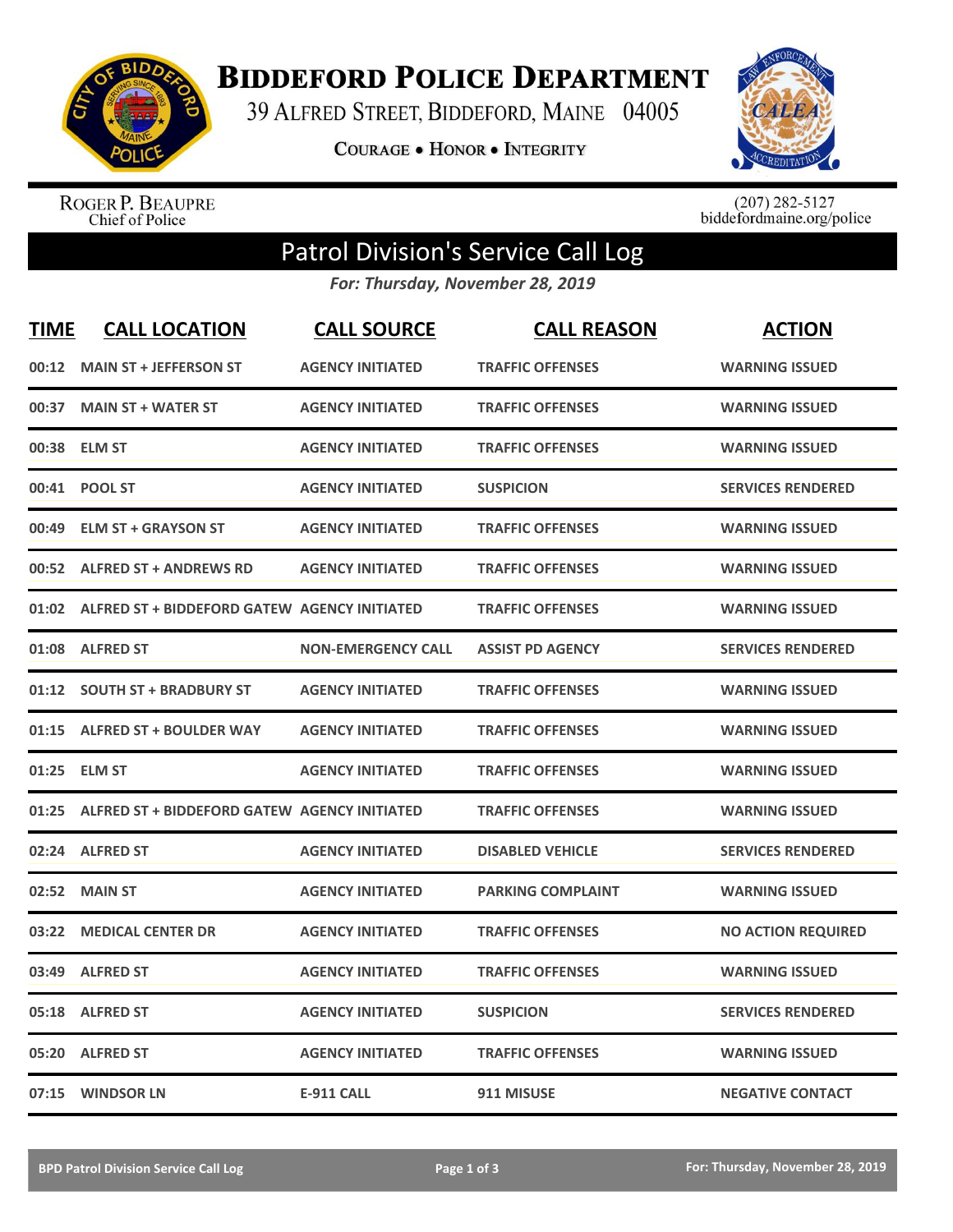| <b>TIME</b> | <b>CALL LOCATION</b>                                                                                                   | <b>CALL SOURCE</b>        | <b>CALL REASON</b>                                                       | <b>ACTION</b>                |  |  |
|-------------|------------------------------------------------------------------------------------------------------------------------|---------------------------|--------------------------------------------------------------------------|------------------------------|--|--|
|             | 08:06 HIGH ST                                                                                                          | <b>E-911 CALL</b>         | 911 MISUSE                                                               | <b>WARNING ISSUED</b>        |  |  |
|             | 08:28 YALE ST                                                                                                          | <b>NON-EMERGENCY CALL</b> | <b>BURGLARY OF A MOTOR VEHICLE</b>                                       | <b>SERVICES RENDERED</b>     |  |  |
|             | 08:41 SACO FALLS WAY                                                                                                   | <b>WALK-IN AT STATION</b> | <b>CIVIL COMPLAINT</b>                                                   | <b>SERVICES RENDERED</b>     |  |  |
|             | 09:03 ELM ST                                                                                                           | <b>WALK-IN AT STATION</b> | <b>CRIMINAL MISCHIEF</b>                                                 | <b>UNFOUNDED</b>             |  |  |
|             | 09:37 POOL ST                                                                                                          | <b>AGENCY INITIATED</b>   | <b>TRAFFIC OFFENSES</b>                                                  | <b>WARNING ISSUED</b>        |  |  |
|             | 09:48 DUPONT AVE                                                                                                       | <b>E-911 CALL</b>         | <b>BURGLARY OF A MOTOR VEHICLE</b>                                       | <b>REPORT TAKEN</b>          |  |  |
|             | 09:56 ALFRED ST + BIRCH ST                                                                                             | <b>RADIO</b>              | <b>SUSPICION</b>                                                         | <b>SERVICES RENDERED</b>     |  |  |
|             | 10:53 POOL ST                                                                                                          | <b>AGENCY INITIATED</b>   | <b>TRAFFIC OFFENSES</b>                                                  | <b>WARNING ISSUED</b>        |  |  |
|             | 11:06 POOL ST                                                                                                          | <b>AGENCY INITIATED</b>   | <b>TRAFFIC OFFENSES</b>                                                  | <b>WARNING ISSUED</b>        |  |  |
| 11:16       | <b>POOL ST</b>                                                                                                         | <b>AGENCY INITIATED</b>   | <b>TRAFFIC OFFENSES</b>                                                  | <b>WARNING ISSUED</b>        |  |  |
|             | 11:17 BRADBURY ST                                                                                                      | <b>NON-EMERGENCY CALL</b> | <b>SUSPICION</b>                                                         | <b>SERVICES RENDERED</b>     |  |  |
|             | 11:19 ALFRED ST + JEFFERSON ST                                                                                         | <b>RADIO</b>              | <b>URINATING IN PUBLIC</b>                                               | <b>CITATION ISSUED</b>       |  |  |
|             | <b>CHARGE: PUBLIC URINATION OR DEFECATION</b>                                                                          |                           | OFFENDER: MICHAEL DAVID BISSONNETTE  AGE: 54  RESIDENT OF: BIDDEFORD, ME |                              |  |  |
| 11:25       | <b>POOL ST</b>                                                                                                         | <b>AGENCY INITIATED</b>   | <b>TRAFFIC OFFENSES</b>                                                  | <b>WARNING ISSUED</b>        |  |  |
|             | 11:57 WEST ST                                                                                                          | <b>AGENCY INITIATED</b>   | <b>TRAFFIC OFFENSES</b>                                                  | <b>WARNING ISSUED</b>        |  |  |
|             | 12:08 WEST ST                                                                                                          | <b>AGENCY INITIATED</b>   | <b>TRAFFIC OFFENSES</b>                                                  | <b>VSAC ISSUED</b>           |  |  |
|             | OFFENDER: ROBERT WILLIAM FLANAGAN  AGE: 28  RESIDENT OF: PORTLAND, ME<br>CHARGE: OPERATING WITH SUSPENDED REGISTRATION |                           |                                                                          |                              |  |  |
| 12:30       | <b>GRANITE ST</b>                                                                                                      | <b>AGENCY INITIATED</b>   | <b>TRAFFIC OFFENSES</b>                                                  | <b>WARNING ISSUED</b>        |  |  |
|             | <b>13:51 MAIN ST</b>                                                                                                   | <b>NON-EMERGENCY CALL</b> | <b>TRESPASSING</b>                                                       | <b>SERVICES RENDERED</b>     |  |  |
|             | 15:21 ELM ST + AMHERST ST                                                                                              | <b>AGENCY INITIATED</b>   | <b>TRAFFIC OFFENSES</b>                                                  | <b>WARNING ISSUED</b>        |  |  |
|             | 15:29 SOUTH ST                                                                                                         | <b>AGENCY INITIATED</b>   | <b>TRAFFIC OFFENSES</b>                                                  | <b>WARNING ISSUED</b>        |  |  |
|             | 15:43 ALFRED ST                                                                                                        | <b>AGENCY INITIATED</b>   | <b>TRAFFIC OFFENSES</b>                                                  | <b>WARNING ISSUED</b>        |  |  |
|             | 15:45 MAY ST + COLONIAL DR                                                                                             | <b>AGENCY INITIATED</b>   | <b>TRAFFIC OFFENSES</b>                                                  | <b>REFERRED OTHER AGENCY</b> |  |  |
|             | 15:49 GRAYSON ST                                                                                                       | E-911 CALL                | 911 MISUSE                                                               | <b>SERVICES RENDERED</b>     |  |  |
|             | 15:57 ALFRED ST                                                                                                        | <b>AGENCY INITIATED</b>   | <b>TRAFFIC OFFENSES</b>                                                  | <b>WARNING ISSUED</b>        |  |  |
|             | 16:04 BOULDER WAY + ALFRED ST                                                                                          | <b>AGENCY INITIATED</b>   | <b>TRAFFIC OFFENSES</b>                                                  | <b>WARNING ISSUED</b>        |  |  |